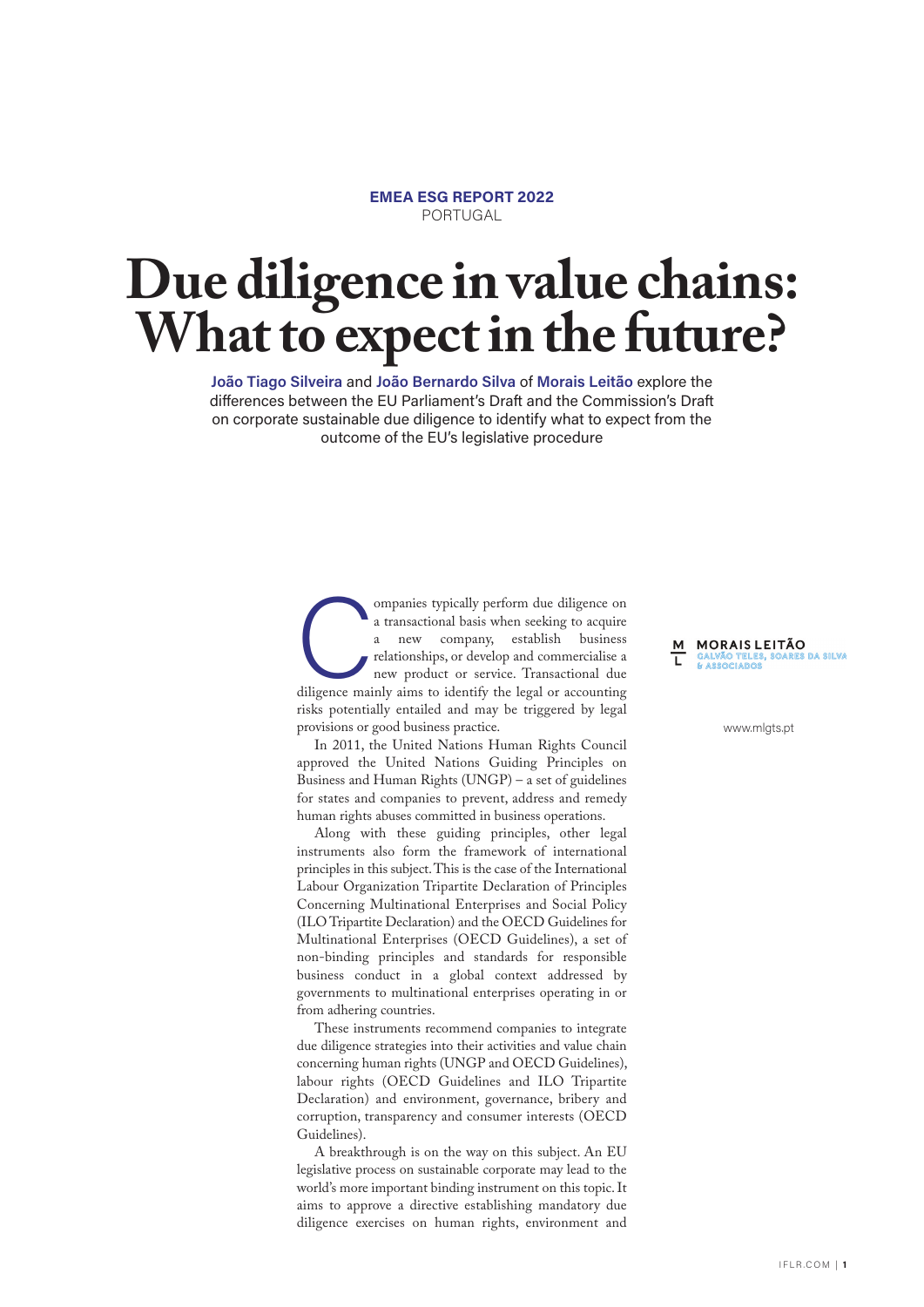

**João Tiago Silveira** Partner Morais Leitão T: +351 210 050 555 E: joao.tiago.silveira@mlgts.pt

João Tiago Silveira is a partner at Morais Leitão. He coordinates the public law, urban planning and environment department.

On the academic circuit, João is a professor at the University of Lisbon School of Law in Public Law and Administrative Law. He regularly speaks in postgraduate courses and conferences on administrative law, administrative licensing and better regulation.

João is a vice-president of the *Instituto de Ciências Jurídico-Políticas* and the International Association of Legislation. He also integrates the lists of arbitrators of the Economic and Social Council and the Administrative Arbitration Centre.

governance in companies' value chains, with impact both in companies based in EU member states and in companies from non-EU member states acting in the EU.

Currently, there is already legislation in force in France (*Loi n° 2017-399 du 27 mars 2017 relative au devoir de vigilance des sociétés mères et des entreprises donneuses d'ordre*), Germany (*Gesetz über die unternehmerischen Sorgfaltspflichten zur Vermeidung von Menschenrechtsverletzungen in Lieferketten*), the Netherlands (*Wet Zorgplicht Kinderarbeid*) and the United Kingdom (*Modern Slavery Act 2015*). These laws go beyond the voluntary recommendations in the aforementioned soft law instruments. They set forth concrete obligations on companies' implementation of vigilance or due diligence procedures to prevent, mitigate, monitor and correct impacts on human rights, environment and corporate governance in their activities and value chain. EU legislation on this subject will



**João Bernardo Silva** Associate Morais Leitão T: +351 213 817 480 E: jbsilva@mlgts.pt

João Bernardo Silva is an associate at Morais Leitão. He is a member of the administrative, public and environmental law team. Previously he worked with the corporate and M&A and litigation and arbitration teams.

João regularly lectures and participates in courses and conferences in his practice and research areas and was a guest lecturer at NOVA School of Law. He has continuously attended several specialization courses, mainly in consumer law, litigation and arbitration and human rights and has been involved in projects related to social innovation, social economy, fiscal justice and social policy.

include all the 27 member states as well as setting the trend for other jurisdictions.

The concept of due diligence in these contexts and legislation has a different scope from transactional due diligence to which companies are usually used. It is no longer a punctual and pre-investment process intended to identify and assess legal, financial, or operational risks but rather a continuous, dynamic and inclusive process to identify, prevent, mitigate, monitor, correct and manage adverse impacts on human rights, environment and corporate governance.

The reasoning of the due diligence is also different: while in transactional due diligence, the risk analysis is oriented towards the company and its competitive or market gains; the risk analysis on human rights and environmental due diligence is mainly oriented toward the impact of the company's activities on society and the environment.

As the EU legislative initiative advances, the integration of mandatory due diligence on human rights and environment into the activities of companies and their value chains will certainly have an impact on their organisation, business models, procurement strategies and value chain management, as well as on the definition and prioritisation of investments, including for companies in the financial sector.

In fact, the world is changing. National courts are starting to judge companies for actions that impact human rights or the environment of their subsidiaries in other countries, or even activities of other foreign companies integrated into their value chains.

In February 2021, a court of the United Kingdom declared itself competent to judge proceedings brought by tens of thousands of Nigerians from the Ogale and Bille communities against the parent company of an Anglo-Dutch multinational company operating in the oil and gas sector. This case was presented on the ground that their health and quality of life had been affected for years by oil leaks from the operations of the multinational group's Nigerian subsidiary, with harmful effects on the environment and the livelihood of the communities living in that region. The court found that the parent company of the targeted multinational had a duty of care towards its subsidiaries and therefore agreed to judge this proceeding in the United Kingdom courts.

In December 2020, thousands of farmworkers in Malawi filed a case in the UK courts against two multinational tobacco companies for integrating into their value chain. The case was filed on the ground that these suppliers exploited workers in inhumane conditions and used child and forced labour.

In other words, a fundamental change is underway: companies will need to assess the actions of other companies of their group or companies with whom they contract irrespective of the countries where they are based.

## **EU legislative process: similarities and differences**

In March 2021, the European Parliament approved a resolution with recommendations to the European Commission on the content of a future Directive on corporate due diligence and corporate accountability (EU Parliament's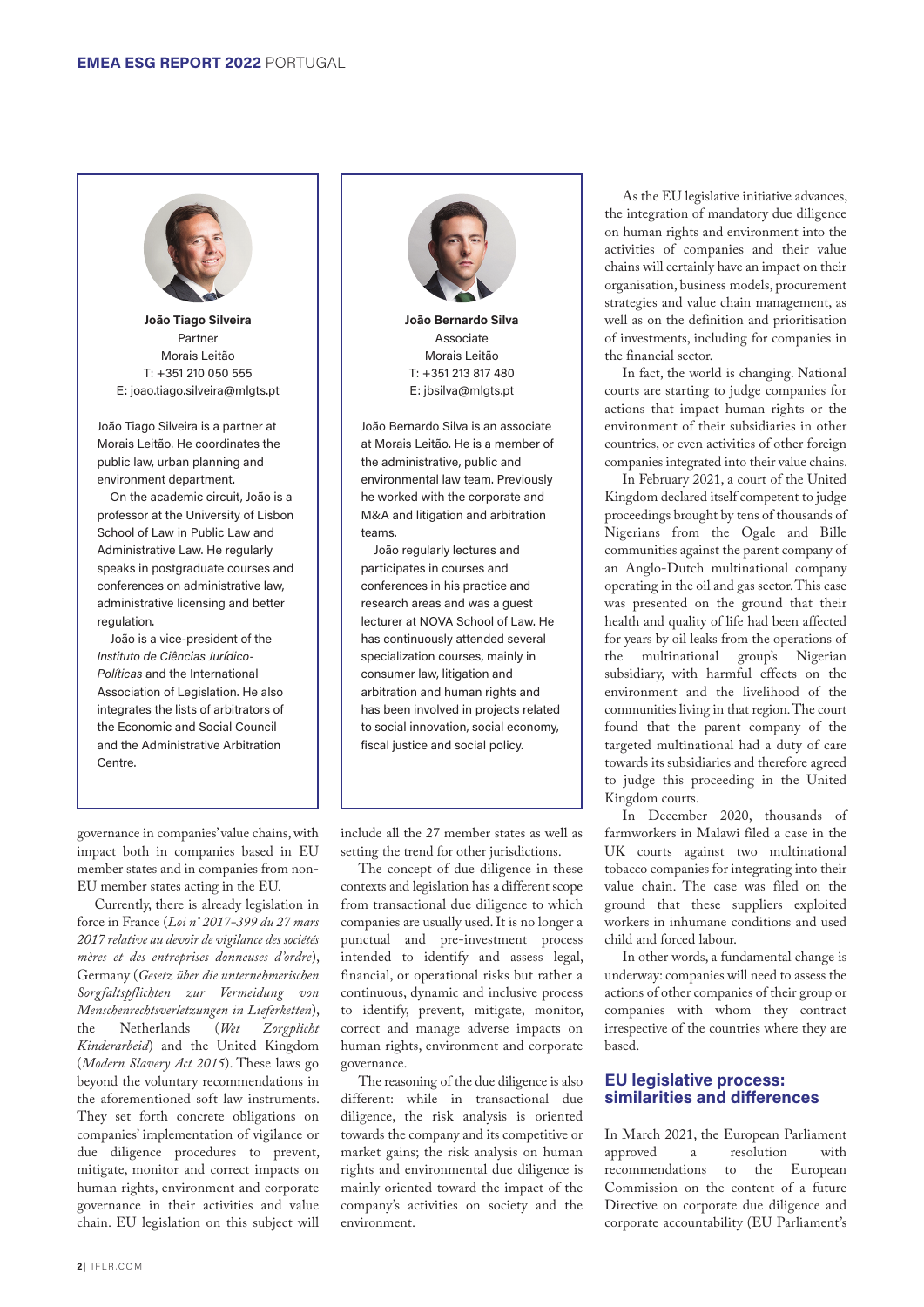Draft). In February 2022, the European Commission unveiled the Draft Directive, which started the EU legislative procedure (Commission's Draft).

The differences between the EU Parliament's Draft and the Commission's Draft led us to foresee that the final version of the Directive will probably undergo some amendments. This article aims to point out the differences between them to identify what to expect from the outcome of this EU's legislative procedure.

On what concerns its scope, the EU Parliament's Draft is particularly ambitious in its subjective scope when compared with the Commission's Draft, which excludes several companies from its scope. Following the example of the French and German legislation, it establishes thresholds regarding the number of employees and the company's net turnover to exclude small and medium-sized enterprises from its scope.

In fact, the EU Parliament's Draft suggests that the due diligence duties shall apply to the activities, operations, business relations and value chains of (i) large undertakings governed by the law of a member state or established in the territory of the Union; (ii) all publicly listed and high-risk small and mediumsized companies; and (iii) large companies and small and medium-sized companies with shares admitted to trading on a regulated market or operating in high-risk sectors, which are governed by the law of a third country and operate in the internal market.

Under the Commission's Draft, the Directive would only apply to large European companies with significant commercial activity in the EU internal market, i.e. companies incorporated under the legislation of a member state with more than 500 employees (including part-time employees) and a worldwide net turnover of more than €150 million euros in the last financial year. Two years after the entry into force of the Directive, it would be applied to European companies with more than 250 employees (including part-time employees) and a worldwide net turnover of more than €40 million euros in the last financial year, provided that at least 50% of this net turnover was generated in high-risk sectors, such as the manufacture and trade of textiles, clothing and footwear, agriculture, forestry, fisheries, the manufacture of food products and trade of agricultural raw materials, live animals, wood, food and

beverages, or the extraction and wholesale trade of mineral resources.

The global purpose of both drafts is confirmed by including in their scope certain companies incorporated under the legislation of a third country. The EU Parliament's Draft proposes that the legislation shall apply to limited liability undertakings governed by the law of a nonmember state and not established in the territory of the Union when they operate in the internal market selling goods or providing services. The Commission's Draft, for its part, follows the escalated approach and provides for its application to companies that are formed under the legislation of a third country and fulfil one of the following conditions: (i) generated a net turnover of more than €150 million euros in the Union in the financial year preceding the last financial year; or (ii) generated a net turnover of more than €40 million euros but not more than €150 million euros in the Union in the financial year preceding the last financial year, provided that at least 50% of its worldwide net turnover was generated in one or more of the high-risk sectors.

Taking into account this information, one may expect (i) discussions between the Commission, the European Parliament and the Council on a wider scope than proposed in the Commission's Draft and (ii) third countries' companies to be included in the scope.

Both drafts address due diligence on human rights and the environment. However, the European Parliament draft also includes governance topics that may lead to discussions on the integration of some good governance issues during the legislative procedure, such as compliance concerns regarding anti-bribery.

In addition, the Commission's Draft sets out, in an annex, a list of human rights and environmental violations, by reference to recognised objectives and prohibitions included in international conventions and agreements, that should be identified and assessed in the due diligence. This includes the violation of the right to enjoy just and favourable conditions of work, including a fair wage, a decent living, safe and healthy working conditions and reasonable limitation of working hours, the violation of the prohibition of child and forced labour or human trafficking, the breach of the obligation to take the necessary measures related to the use of biological resources to

avoid or minimise adverse impacts on biological diversity, violation of the prohibition of the handling, collection, storage and disposal of waste in a manner that is not environmentally sound, or bans on exports of hazardous wastes or some specimens.

Considering that subject matters such as human rights and the environment are very wide and often imprecise, this effort of listing issues to be addressed in due diligence is of paramount importance and should be included in the Directive.

The implementation of mitigation and prevention measures for human rights and environmental risks inevitably implies the conformity of the corporate governance structure with those requirements. Therefore, the Commission's Draft establishes the duty of the company's directors to introduce appropriate supervisory mechanisms in the company's structure and organisation for putting in place and overseeing the due diligence actions and policy, with due consideration for relevant input from stakeholders and civil society organisations, but also to consider the consequences of their decisions for sustainability matters within their duty to act in the best interest of the company. The EU Parliament's Draft is less ambitious and broader, establishing only that the member states shall ensure that the members of the administrative, management and supervisory bodies of an undertaking have collective responsibility for ensuring that the due diligence process and the undertaking's business decisions, including remuneration policies, are compatible with the aims and objectives of the Directive.

According to that draft proposal, the company's governing body shall have the necessary qualifications, knowledge, and expertise regarding the due diligence requirements and purposes. Large companies should also set up an advisory committee tasked with advising the governing body of the undertakings on due diligence matters and propose measures to cease, monitor, disclose, address, prevent and mitigate risks.

Regarding the duties of companies, both drafts refer to the requirement for companies to develop and integrate due diligence strategies, which includes conducting annual risk analyses to identify and assess potential or actual impacts on human rights and the environment, and directly or indirectly, on the good